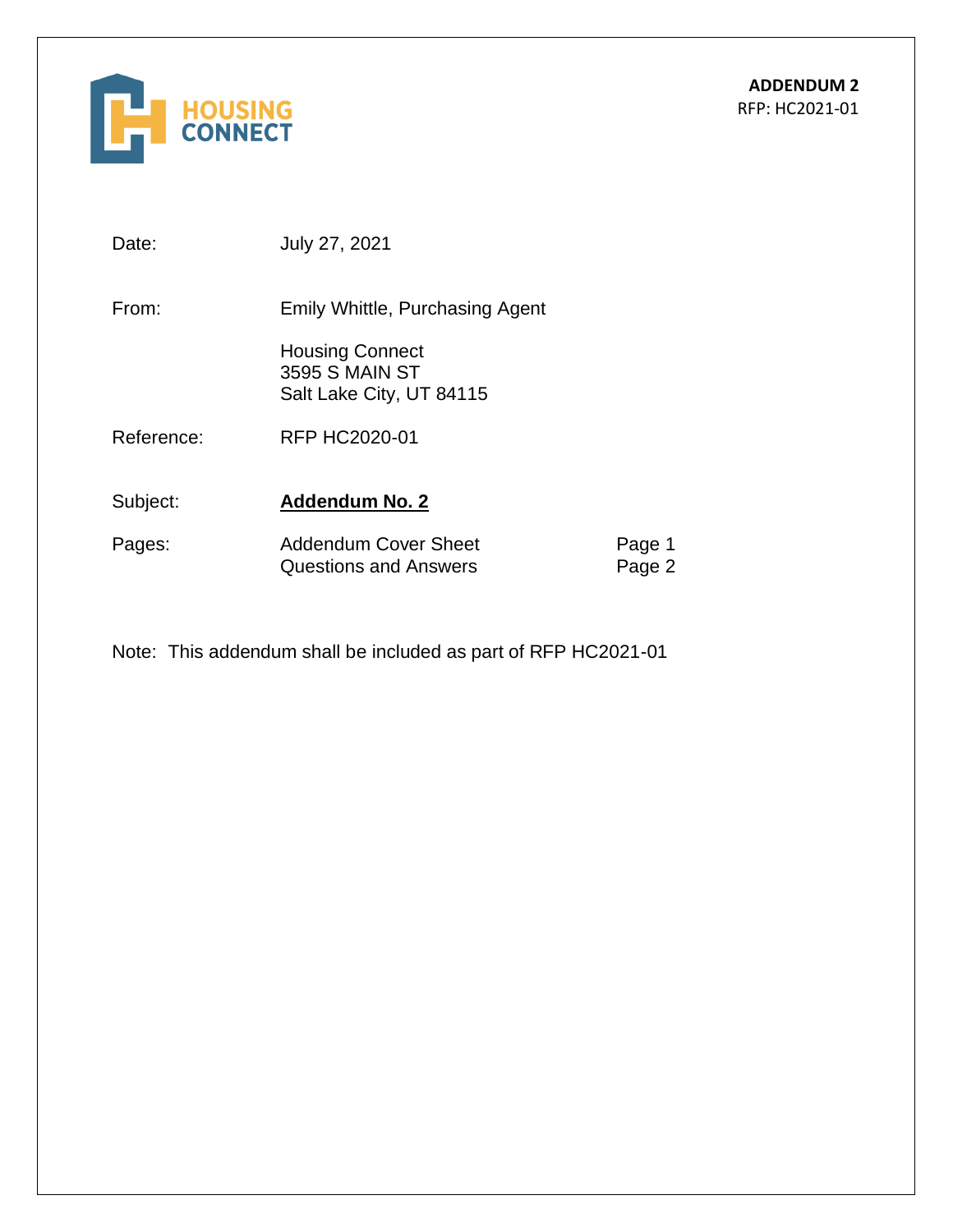## **Addendum 2 to RFP HC2021-01**

**A. Procurement Schedule:** No Change in Procurement Schedule.

# **B. General Items:**

#### **SITE**

1. **Question:** I'm not seeing a demolition plan page, only the utility demo plan. Page A1.0a is missing from the "100% DD Drawings". There is not enough info to bid it. Can we please get additional demo information/drawings? **Answer:** Sheet A1.0a has been added to DropBox link below.

- 2. **Question**: Landscape drawings are not in the "100% DD Drawings". Pages LS101-504, LI101-502, & LP101-502 are missing. Can you please provide site landscaping information? **Answer:** The complete landscape package has been added to DropBox link below.
- 3. **Question:** Please send irrigation plans. **Answer:** The complete landscape package has been added to DropBox link below.

## **UNIT COUNT**

1. **Question:** The Unit Matrix at the bottom of page G0.1 (shown below) shows 63 1

bedroom units, 23 2-bedroom units, and 3 3-bedroom units; but the overall floor plan drawings (page A2.9) are showing a count of 61 1-bedroom units, 25 2-bedroom units, and 3 3-bedroom units. (We count 25 (vs 23) 2-bedroom units, and the middle section of the 3rd floor has 2 1-bedroom units taken out.) Please clarify which is correct.

| <b>UNIT</b>    |                    |              | <b>LEVEL</b>               |               |
|----------------|--------------------|--------------|----------------------------|---------------|
| 58             | 1 BED              | 615 SQ. FT.  | LEVEL 1                    | 29723 SQ. FT. |
| 5              | 1 BED - ADA        | 615 SQ. FT.  | LEVEL 2                    | 27540 SQ. FT. |
| 19             | 2 BED              | 900 SQ. FT.  | LEVEL <sub>3</sub>         | 27540 SQ. FT. |
| 4              | 2 BED - ADA        | 900 SQ. FT.  | <b>TOTAL BUILDING AREA</b> | 84803 SQ. FT. |
| $\overline{2}$ | 3 BED              | 1286 SQ. FT. |                            |               |
| 1              | 3 BED - ADA        | 1286 SQ. FT  |                            |               |
| 89             | <b>TOTAL UNITS</b> |              |                            |               |

**Answer:** The unit count shown on G0.1 is the correct unit count. The third floor will be updated during CDs to add the (2) one-bedroom units and remove (2) two-bedroom units to meet this unit count.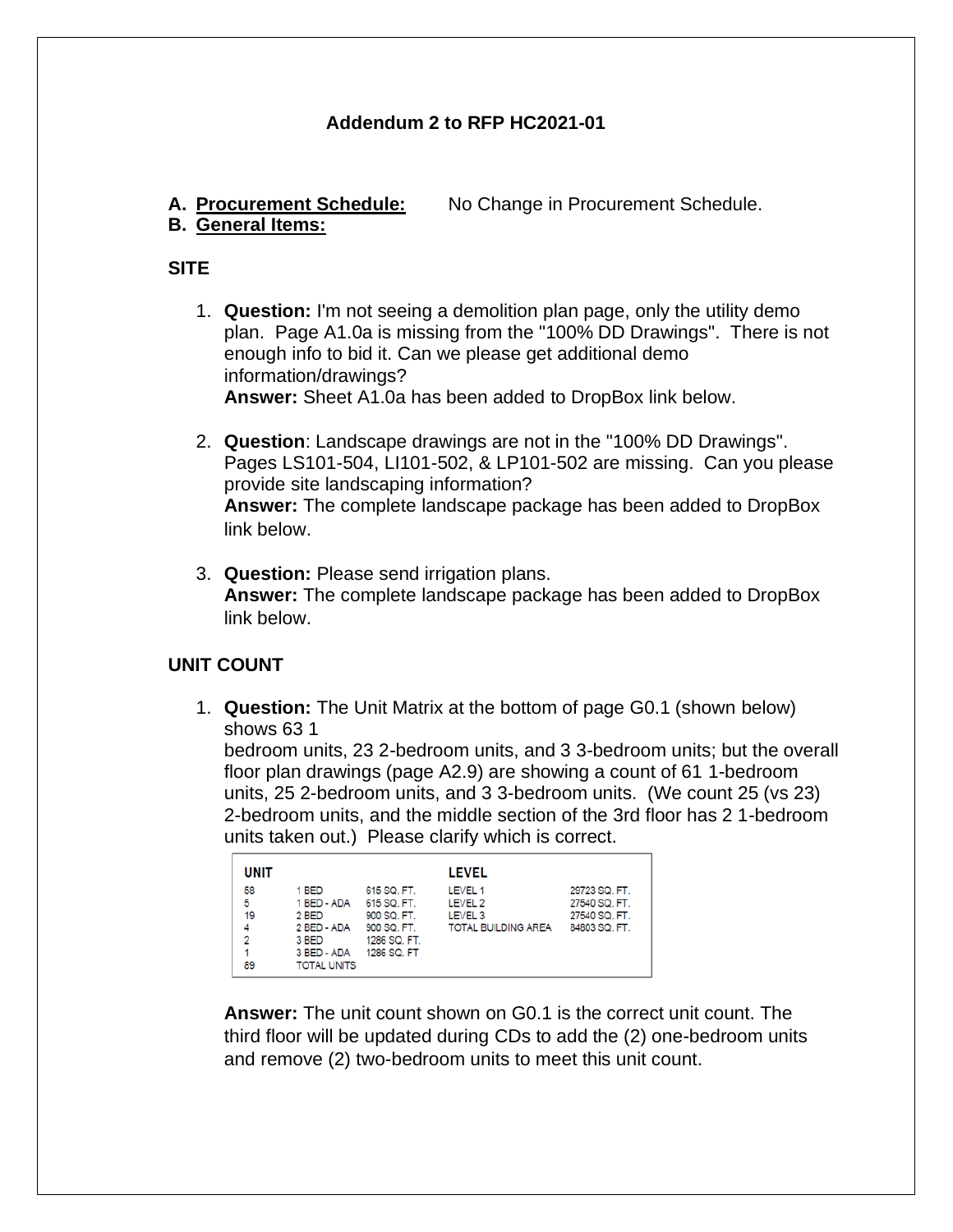## **DOORS & WINDOWS**

**1. Question:** Please provide more window/storefront information. I see the window schedule on page A10.1, but there are no details on page A9.0 or A9.2.

**Answer**: Basis of Design for Storefront: Manko 2450 Series in dark bronze.

Basis of Design for Windows: Milgard Vinyl-Trinsic Series V300.

# **CABINETS & COUNTERTOPS**

1. **Question:** No details are shown for cabinets or countertops. Please provide material, face, etc. Pricing ranges dramatically depending on style/type.

**Answer:** Basis of Design for Kitchen Cabinets: Alpine Cabinet Co; Shaker-style door with standard laminate countertops.

## **APPLIANCES**

- 1. **Question:** Unit plan pages A5.2, 3, 4, 7, etc. show top and bottom refrigerator in drawings. The specs section 11-3013 calls out for side-byside refrigerator. Please clarify what is wanted. **Answer:** Basis of Design for refrigerator/freezer: GE (Energy Star) Top Freezer in Black; model # Model#: GTE17GTNRWW (Basis of design only)
- 2. **Question:** Is there an appliance spec or legend to give some direction on what is wanted? **Answer:** Basis of design for all appliances: GE Standard Electric Range in black (Model#: JBS460DMBB) and GE Dishwasher in Black (Model #GSD2100VWW).
- 3. **Question:** All the elevations show a hood above the range. Is this accurate, or is an over-the-range microwave wanted in the standard units? **Answer:** A Range vent only is to be installed over the range. Must be vented to the exterior.
- 4. **Question:** The Amenity plans aren't detailed enough to know if there are any appliances in that area. Please clarify if anything is needed there. **Answer:** No appliances are currently called for in the amenity space.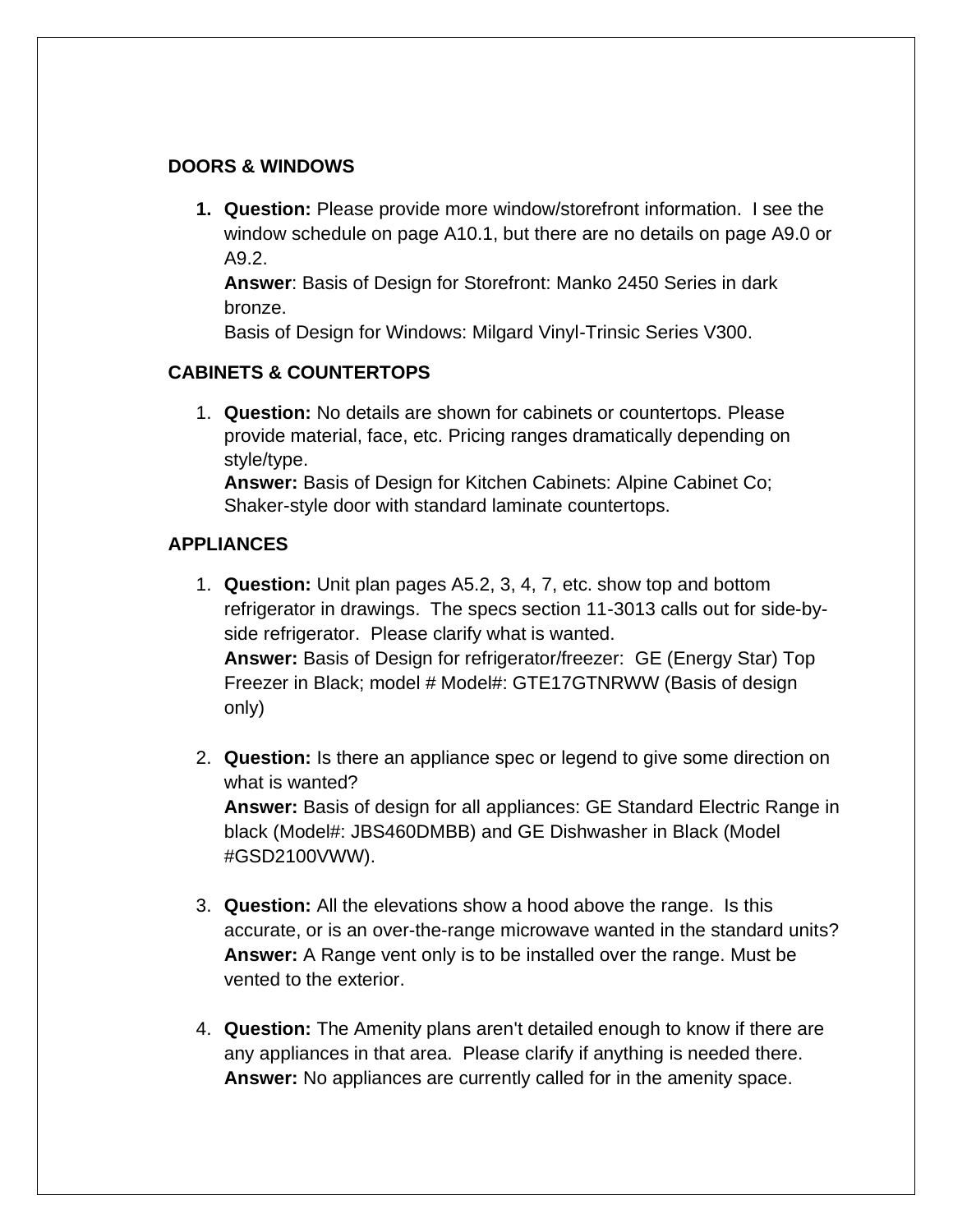# **FLOORING**

1. **Question:** Please provide Flooring details. We show LVT, carpet, tile, but which? Pricing ranges dramatically depending on style/type.

### **Answer:**

- Basis of Design for LVT: Calif vinyl Pro with Mute Step Vinyl Plank Flooring
- Basis of Design for Tile: Daltile "Chord" Color body porcelain
- Basis of Design for Carpet Tile: "Taped Off Tile" Mohawk Group
- Basis of Design for Broadloom Carpet: "Exquisite Portrait" Mohawk Group

# **GUARDRAILS**

1. **Question:** What are the specifications for the balcony guardrails. Elevations look like wood planking?? Please clarify what is wanted. Guardrails on North Elevation at bottom level are different. They look like glass railings? Please clarify.

**Answer:** Prefinished 2" square steel guardrail with 1x4 cedar wood horizontal slats spaced 1.5" apart.

# **ELECTRICAL**

- 1. **Question:** Does each unit have a media enclosure? None are seen; but this would reduce the cost of the project. Answer: There will not be media enclosures.
- 2. **Question:** The facility designates one location for a comm room. The building is roughly 465' in length and would require multiple comm rooms. Which additional rooms should be added for low voltage. Please advise. **Answer:** Additional locations will be investigated further during the preparation of Construction Documents.
- 3. **Question:** Metering requirements for the units are not shown; each electrical room shows "metering cabinets", but there are no details or direction on what is required.

**Answer:** Metering Requirements will be provided in the Construction Documents.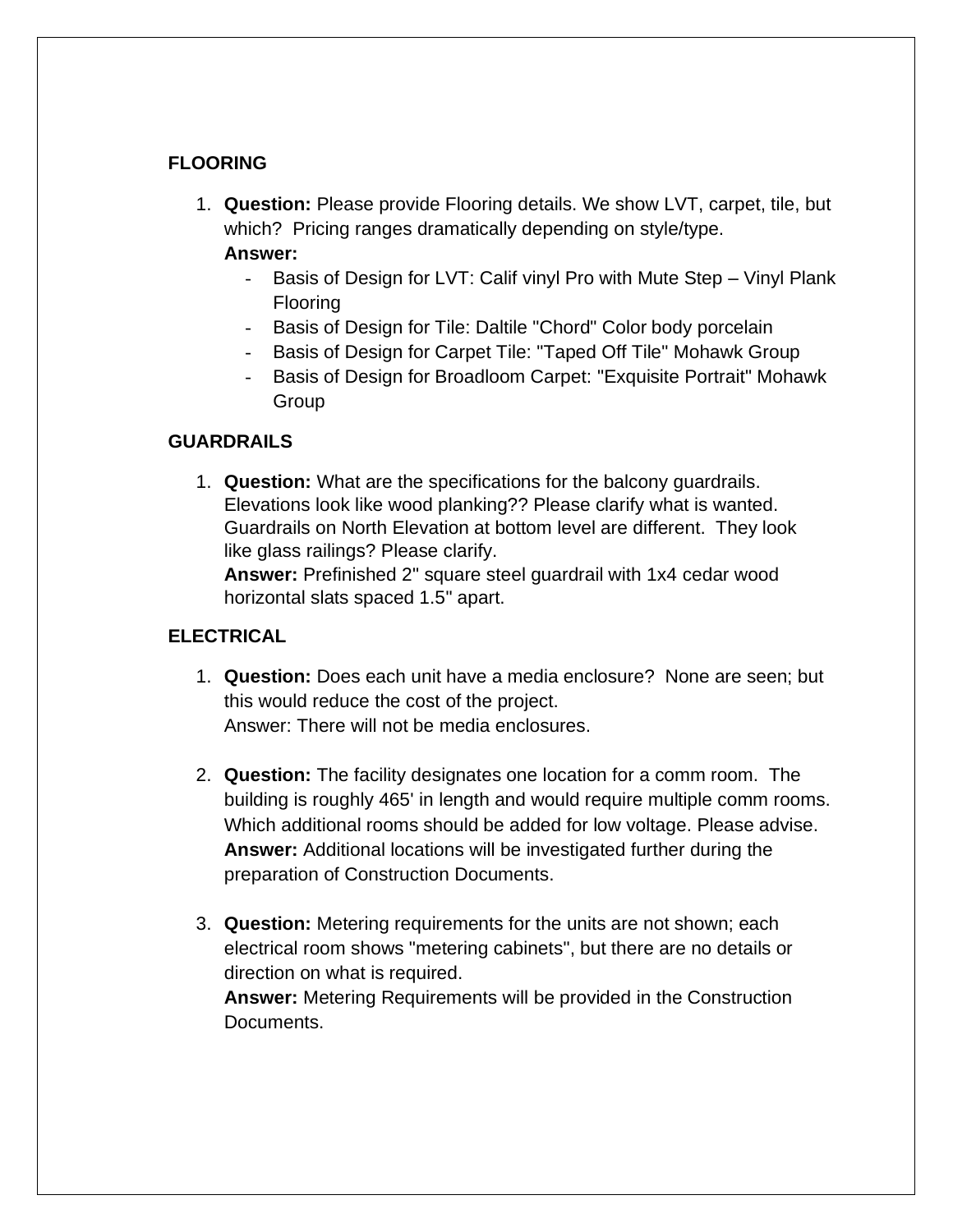4. **Question:** The specifications table of contents lists division 26, 27, & 28, but no specs are provided. Will specifications be provided for these divisions?

**Answer:** Division 26 is being provided by our electrical engineer. Division 27 & 28 will not be provided.

# **MAILBOXES**

1. **Question:** Are there any mailboxes for this project? None showing. Specifications are needed.

**Answer:** Basis of Design: 4C12D-12 - 12 Tenant Doors with 2 Parcel Lockers and Outgoing Mail Compartment

# **PLUMBING**

1. **Question:** Plumbing supplier has questions and sees some concerns: sensor faucets for lavs, Elkay sinks for kitchens, no enclosure for showers, no tubs, Kohler toilets are pricier than we normally see. Please advise how to proceed.

**Answer:** Plumbing fixtures shown in the DD documents are intended to be used as a basis of design only. The General Contractor may submit other manufacturers that are equal to what is shown. No sensors are to be provided for unit lavs.

Tubs and Showers Basis of Design- 62" x 33" Freedom ADA Roll In Shower, LEFT

Handed by Seat wall 1-Piece, New Construction (60" x 30" ID) Model: APFQ6233BFF875L

60" x 32 ½" ADA Bathtub, three pieces, Left Drain **Fiberglass** 

Model: APTG3260TSADA3PL

# **HVAC**

1. **Question:** It was stated on the plan that there is an M0.2 Mechanical Controls and notes; however, that page is not included in the plans. Can we please get an updated file? Attached is a screenshot of the plan that is missing.

**Answer:** M0.2 was not intended to be included in the DD set. It will be provided in the Construction Documents.